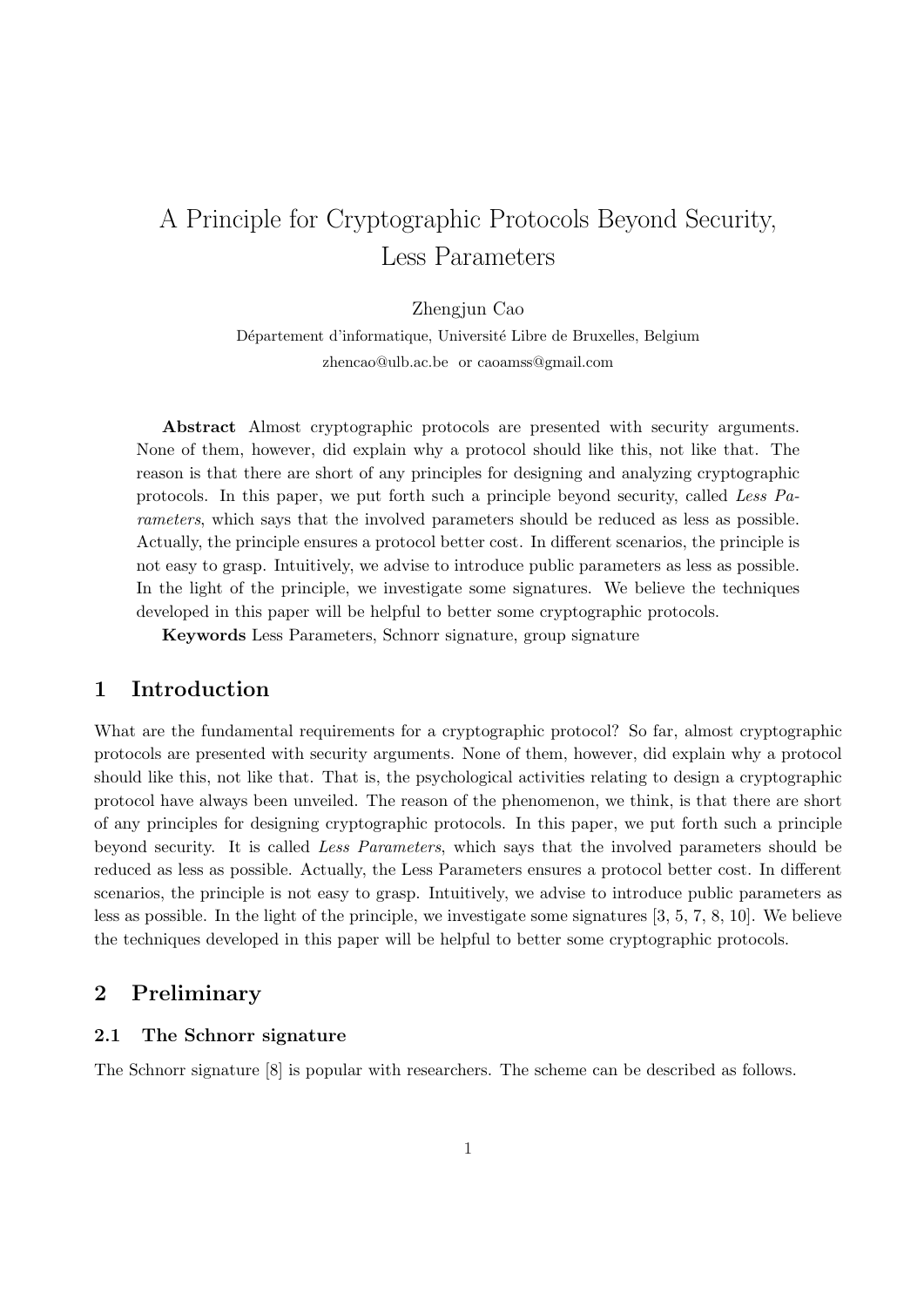Setup Pick a large prime p and  $g \in \mathbb{Z}_p^*$  with a large prime order q. Pick  $x \stackrel{R}{\leftarrow} \mathbb{Z}_q^*$ . Compute  $y = g^x \mod p$  (For convenience, we will omit the notations mod p and mod q later). Choose a hash function  $\mathcal{H}: \{0,1\}^* \longrightarrow \mathbb{Z}_q$ . Set the public key as  $\{p,q,g,y,\mathcal{H}\}\)$ , the private key as  $\{x\}$ .

Sign For a message m, pick  $k \stackrel{R}{\leftarrow} \mathbb{Z}_q^*$ . Compute  $c = \mathcal{H}(m||g^k)$ ,  $a = xc + k$ . Output the signature  $(a, c)$  for m.

Verification Check that  $\mathcal{H}(m||g^ay^{-c})=c$ .

#### 2.2 What are intractable in Schnorr signature

The security of Schnorr signature is based on two intractable problems:

(1) A one-way hash function is intractable;

(2) The Discrete Logarithm (DLog for short) is intractable.

In the scheme, the first intractable problem which has rarely been mentioned, is embodied by that the input of the hash function is naturally independent of its output (usually called challenge value). Concretely, suppose that  $g^a y^{-c} = g^{\delta}$ ,  $\mathcal{H}(m||g^{\delta}) = c$ , it requires that  $\delta$  can be freely assigned. To further explain the subtle property, we investigate the following example.

Example 1 In the example, the Setup is the same as that of the Schnorr signature. To sign a message m, randomly choose secret  $\alpha, k \in \mathbb{Z}_q^*$  and compute

$$
c = \mathcal{H}(m||g^k), \ A = g^{\alpha}, \ b = xc + k - \alpha
$$

The resulting signature for m is  $(A, b, c)$ . The verification is  $\mathcal{H}(m||Ag^by^{-c}) = c$ .

Notice that the scheme is not secure. Given a random challenge value  $c$ , an adversary solves  $\mathcal{H}(m||Ag^by^{-c})=c$  for  $(A, b)$ . Without less of generality, the adversary can set

$$
A = g^{\delta_1} y^{\delta_2}
$$

where  $\delta_1, \delta_2$  are undetermined. Hence,  $Ag^by^{-c} = g^{\delta_1+b}y^{\delta_2-c}$ . To ensure the input of the hash function,  $g^{\delta_1+b}y^{\delta_2-c}$ , is naturally independent of the output, c, he can set

$$
\delta_2 = c
$$

This leads to  $Ag^by^{-c} = g^{\delta_1+b}y^{\delta_2-c} = g^{\delta_1+b}$ , which is independent of c because of both  $\delta_1$  and b can be freely assigned by the adversary, although the other parameter  $\delta_2$  should be assigned as c. Therefore, to forge a signature  $(A, b, c)$  for m, the adversary chooses random  $\alpha, k \in \mathbb{Z}_q^*$  and computes

$$
c = \mathcal{H}(m||g^k), \ A = g^{\alpha}y^c, \ b = k - \alpha
$$

It is easy to verify that  $Ag^by^{-c} = (g^{\alpha}y^c)g^{k-\alpha}y^{-c} = g^k$ .

#### 2.3 The Schnorr signature is of optimal cost

In the light of the Less Parameters principle, the Schnorr signature is of optimal cost because: (1) the user's secret key consists of only one parameter x; (2) to blind the secret key x, only one parameter k is used; (3) The resulting signature consists of only a pair  $(a, c)$ , where c is the challenge value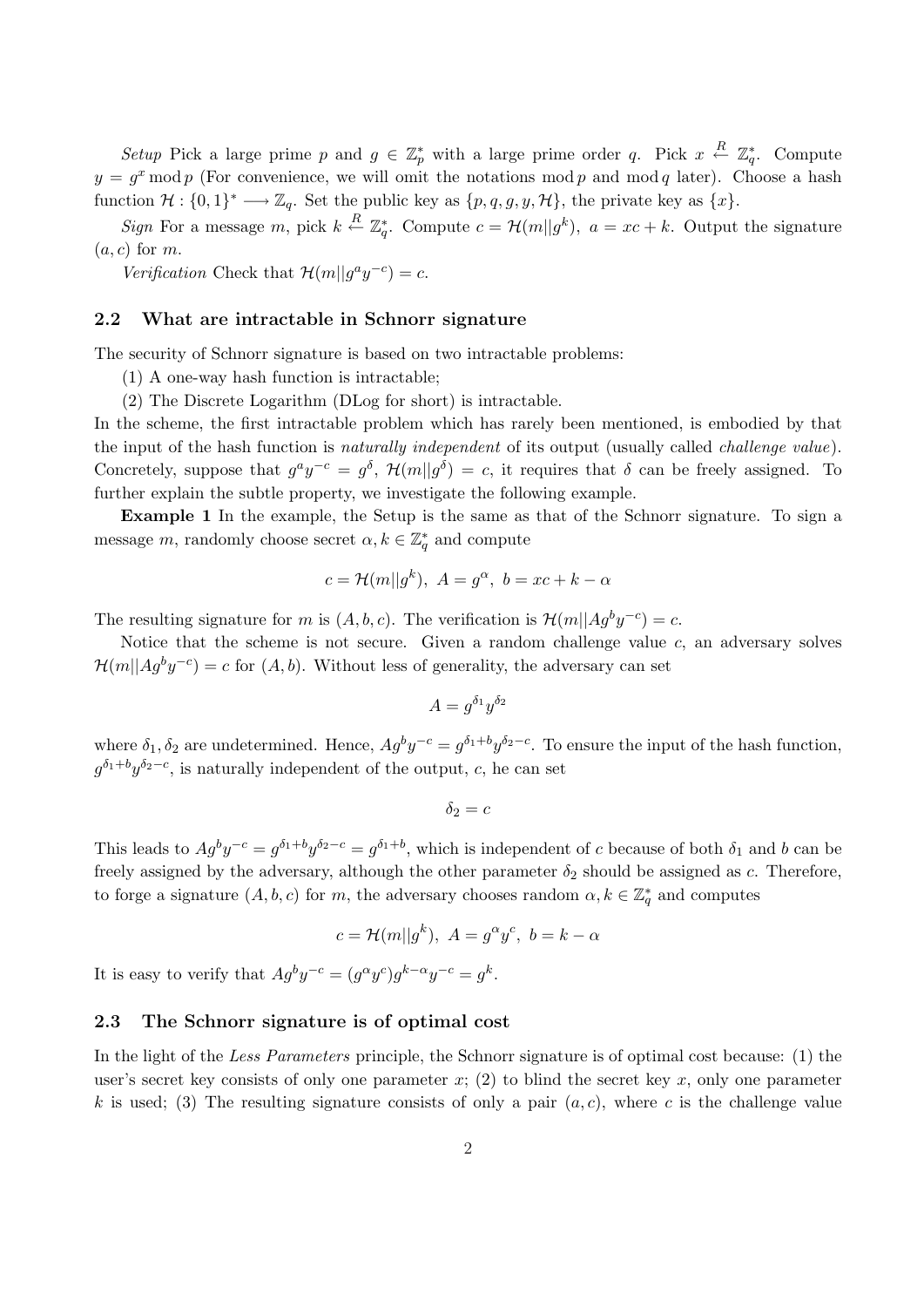which is necessary in such a cryptographic scenario. In a DLog-based cryptographic protocol, one random secret parameter is at lest required to blind the encrypted message or the user's secret key. To highlight the merit of Schnorr signature, we investigate the following example.

Example 2 In the example, the Setup is the same as that of the Schnorr signature. To sign a message m, randomly choose secret  $k \in \mathbb{Z}_q^*$  and compute

$$
c = \mathcal{H}(m||g^k||y^k), \ a = k + xc, \ B = y^{k+c}
$$

The resulting signature for m is  $(a, B, c)$ . The verification is  $\mathcal{H}(m||g^a y^{-c}||By^{-c}) = c$ .

Notice that the scheme in the Example 2 is as secure as the Schnorr signature scheme. In fact, the additional term  $By^{-c}$  equals to  $y^k$ . An adversary can not derive the session key k from the additional term. However, the term  $By^{-c}$  is not necessary since the secret key x is not used to compute  $B$ . To reduce the involved parameters as less as possible, it is better to remove  $B$ . Therefore, the corresponding term,  $By^{-c}$ , can be reasonably discarded.

See the Table 1 for the differences between the Schnorr signature, the scheme in the Example 1 and the scheme in the Example 2.

|              | The Schnorr signature          | The Example 1                                                                                                                                          | The Example 2                                                              |  |
|--------------|--------------------------------|--------------------------------------------------------------------------------------------------------------------------------------------------------|----------------------------------------------------------------------------|--|
| Setup        | $PK: \{p,q,g,y,\mathcal{H}\}\$ | $PK: \{p,q,g,y,\mathcal{H}\}\$                                                                                                                         | $PK: \{p,q,g,y,\mathcal{H}\}\$                                             |  |
|              | $SK: \{x\}$                    | $SK: \{x\}$                                                                                                                                            | $SK: \{x\}$                                                                |  |
| Sign         |                                | $k \stackrel{R}{\leftarrow} \mathbb{Z}_q^*, c = \mathcal{H}(m  g^k), \mid \alpha, k \stackrel{R}{\leftarrow} \mathbb{Z}_q^*, c = \mathcal{H}(m  g^k),$ | $k \stackrel{R}{\leftarrow} \mathbb{Z}_q^*, c = \mathcal{H}(m  g^k  y^k),$ |  |
|              | $a = xc + k$                   | $A = q^{\alpha}, b = xc + k - \alpha$                                                                                                                  | $a = k + xc$ , $B = y^{k+c}$                                               |  |
|              | $\sigma : \{m, a, c\}$         | $\sigma : \{m, A, b, c\}$                                                                                                                              | $\sigma : \{m, a, B, c\}$                                                  |  |
| Verification | $\mathcal{H}(m  g^ay^{-c})=c$  | $\mathcal{H}(m  Ag^by^{-c})=c$                                                                                                                         | $\mathcal{H}(m  g^ay^{-c}  By^{-c})=c$                                     |  |
| Security     | Yes                            | No                                                                                                                                                     | Yes                                                                        |  |

Table 1

#### 2.4 The Schnorr signature VS the Okamoto signature

The Okamoto signature [7] is a variation of the Schnorr signature, which extends the single secret key x to a tuple  $(x_1, x_2)$ . We now describe it as follows.

Setup Pick a large prime p and  $g_1, g_2 \in \mathbb{Z}_p^*$  with a large prime order q. Pick  $x_1, x_2 \stackrel{R}{\leftarrow} \mathbb{Z}_q^*$ . Compute  $y = g_1^{x_1} g_2^{x_2} \mod p$ . Choose a hash function  $\mathcal{H}: \{0,1\}^* \longrightarrow \mathbb{Z}_q$ . Set the public key as  $\{p,q,g_1,g_2,y,\mathcal{H}\},$ the private key as  $\{x_1, x_2\}.$ 

Sign For a message m, pick  $k_1, k_2 \stackrel{R}{\leftarrow} \mathbb{Z}_q^*$ . Compute  $c = \mathcal{H}(m||g_1^{k_1}g_2^{k_2}), a_1 = x_1c + k_1, a_2 = x_2c + k_2$ . Output the signature  $(a_1, a_2, c)$  for m.

Verification Check that  $\mathcal{H}(m||g_1^{a_1}g_2^{a_2}y^{-c}) = c$ .

See the Table 2 for the differences between the Schnorr signature and the Okamoto signature.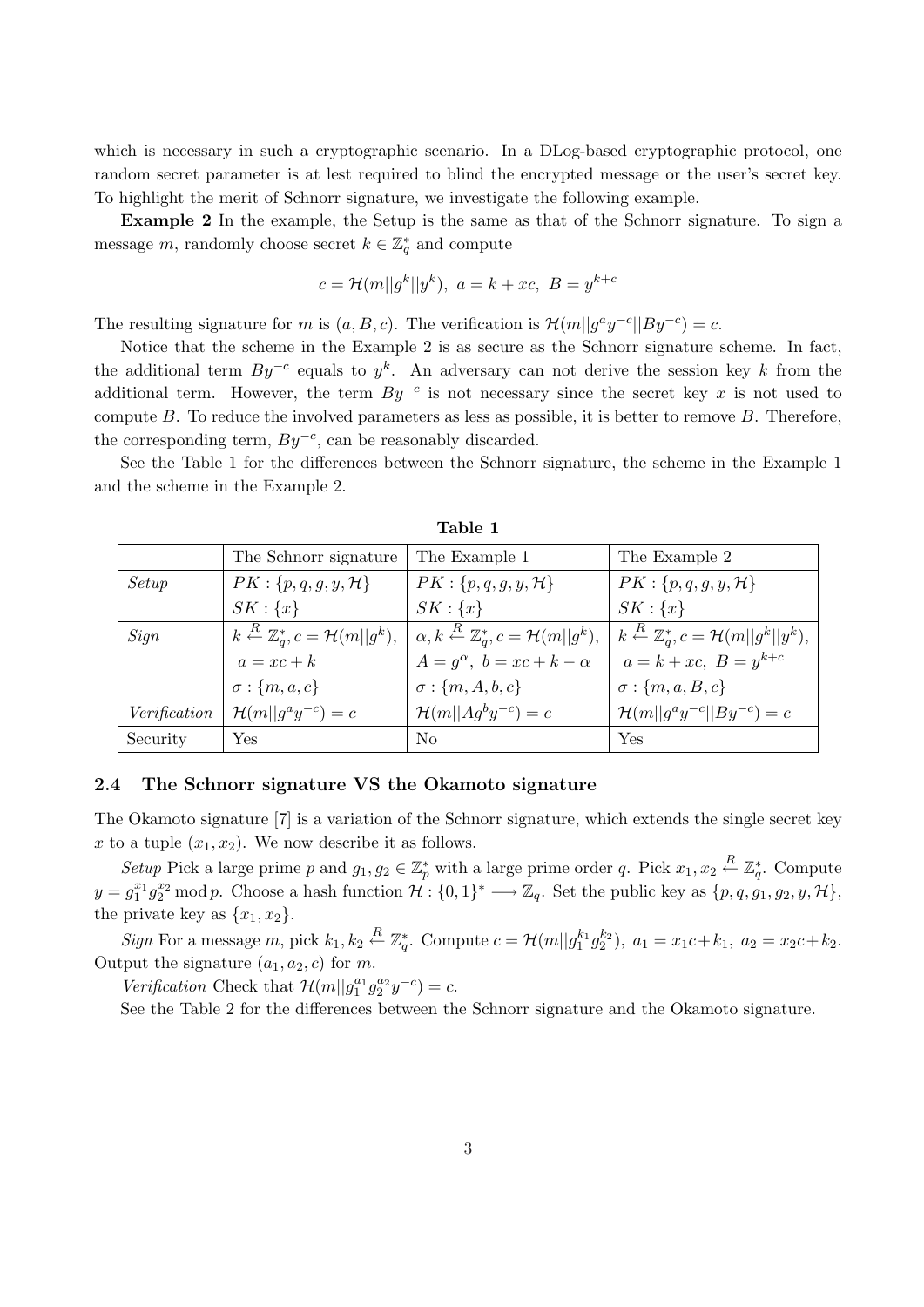|                     | The Schnorr signature                                                 | The Okomoto signature                                                                         |
|---------------------|-----------------------------------------------------------------------|-----------------------------------------------------------------------------------------------|
| Setup               | $PK: \{p, q, g, y = g^x, \mathcal{H}\}\$                              | $PK: \{p, q, g_1, g_2, y = g_1^{x_1} g_2^{x_2}, \mathcal{H}\}\$                               |
|                     | $SK: \{x\}$                                                           | $SK: \{x_1, x_2\}$                                                                            |
| Sign                | $k \stackrel{R}{\leftarrow} \mathbb{Z}_a^*, c = \mathcal{H}(m  g^k),$ | $  k_1, k_2 \stackrel{R}{\leftarrow} \mathbb{Z}_q^*, c = \mathcal{H}(m  g_1^{k_1}g_2^{k_2}),$ |
|                     | $a = xc + k$                                                          | $a_1 = x_1c + k_1, a_2 = x_2c + k_2$                                                          |
|                     | $\sigma: \{m, a, c\}$                                                 | $\sigma : \{m, a_1, a_2, c\}$                                                                 |
| <i>Verification</i> | $\mathcal{H}(m  g^ay^{-c})=c$                                         | $\mathcal{H}(m  g_1^{a_1}g_2^{a_2}y^{-c})=c$                                                  |

Table 2

Apparently, the Okamoto signature is inefficient than the Schnorr signature. We here stress that the claim that the security assumptions for the Okamoto signature are weaker than those for the Schnorr signature [8], is not sound. Actually, the security of the Okamoto signature is reduced to the following assumptions:

- (1) The hash function  $H$  is intractable, which is the same as that for the Schnorr signature.
- (2) Both  $\log_y g_1, \log_y g_2$  are intractable. It is a bit different from the assumption for the Schnorr signature that  $\log_y g$  is intractable.

Definitely, the assumption both  $\log_y g_1, \log_y g_2$  are intractable is more stronger than the assumption  $\log_y g$  is intractable.

By the comparisons of the Schnorr signature and the Okamoto signature, we know it is better to introduce parameters as less as possible. (We'd like to stress that the Okamoto signature is more apt for constructing subliminal channels.) But in different scenarios, the principle is not easy to grasp. Intuitively, we advise to introduce public parameters as less as possible. According to the instruction, we will investigate some signature schemes in the sections that followed.

# 3 The investigation of the BBS04 group signature

Group signatures, introduced by Chaum and Heyst [6], allow individual members to make signatures on behalf of the group. Formally, a group signature should satisfy  $[1, 4]$ : Unforgeability Only group members are able to sign messages on behalf of the group. Anonymity Given a valid signature of some message, identifying the actual signer is computationally hard for everyone but the group manager. Unlinkability Deciding whether two different valid signatures were produced by the same group member is computationally hard. *Exculpability* Neither a group member nor the group manager can sign on behalf of other group member. Traceability The group manager is always able to open a valid signature and identity of the actual signer.

#### 3.1 Review of the BBS04 group signature

In Crypto'2004, Boneh, Boyen, and Shacham [3] proposed a group signature (BBS04 for short). The scheme can be described as follows.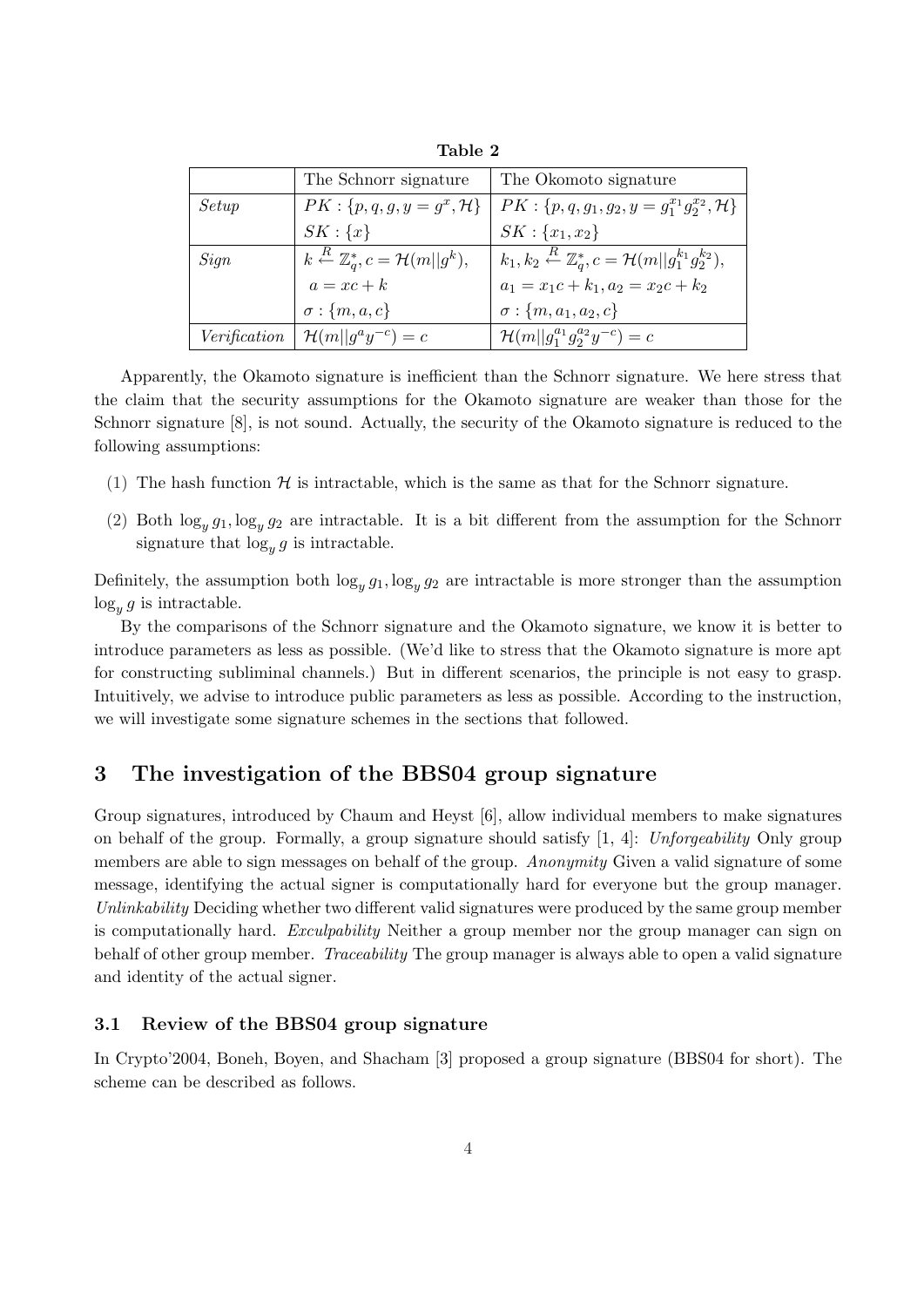Setup Choose groups  $G_1, G_2$  of prime order p with a bilinear map  $e(\cdot, \cdot)$ , and a hash function  $\mathcal H$ with respective range  $\mathbb{Z}_p$ . Randomly pick generators  $g_1, g_2$  in  $G_1, G_2$ . Pick  $h \stackrel{R}{\leftarrow} G_1^*, \xi_1, \xi_2 \stackrel{R}{\leftarrow} \mathbb{Z}_p^*,$ and set  $u, v \in G_1$  such that  $u^{\xi_1} = v^{\xi_2} = h$ . Pick  $\gamma \stackrel{R}{\leftarrow} \mathbb{Z}_p^*$ , and set  $\omega = g_2^{\gamma}$  $\gamma_2^{\gamma}$ . Generate for each user  $i, 1 \leq i \leq n$ , a tuple  $(A_i, x_i)$  where  $x_i \stackrel{R}{\leftarrow} \mathbb{Z}_p^*$ ,  $A_i = g_1^{1/(\gamma + x_i)}$  $I_1^{1/(\gamma+x_i)}$ . The group public key is  $gpk =$  ${G_1, G_2, e(\cdot, \cdot), p, \mathcal{H}, g_1, g_2, u, v, h, \omega}.$  The private key of the group manager is  $gmsk = {\xi_1, \xi_2}.$  Each user's private key is her tuple  $gsk[i] = (A_i, x_i)$ . No party is allowed to possess  $\gamma$ ; it is only known to the private-key issuer.

Sign Given gpk, gsk[i] and a message  $m \in \{0,1\}^*$ , it proceeds as follows.

1. Pick  $\alpha, \beta, r_{\alpha}, r_{\beta}, r_x, r_{\delta_1}, r_{\delta_2} \stackrel{R}{\leftarrow} \mathbb{Z}_p^*$ , and compute

$$
T_1 = u^{\alpha}, T_2 = v^{\beta}, T_3 = Ah^{\alpha+\beta}, \delta_1 = x\alpha, \delta_2 = x\beta
$$
  
\n
$$
R_1 = u^{r_{\alpha}}, R_2 = v^{r_{\beta}}, R_4 = T_1^{r_x} \cdot u^{-r_{\delta_1}}, R_5 = T_2^{r_x} \cdot v^{-r_{\delta_2}}
$$
  
\n
$$
R_3 = e(T_3, g_2)^{r_x} \cdot e(h, \omega)^{-r_{\alpha} - r_{\beta}} \cdot e(h, g_2)^{-r_{\delta_1} - r_{\delta_2}}
$$
  
\n
$$
c = \mathcal{H}(m, T_1, T_2, T_3, R_1, R_2, R_3, R_4, R_5)
$$
  
\n
$$
s_{\alpha} = r_{\alpha} + \alpha c, s_{\beta} = r_{\beta} + \beta c, s_x = r_x + xc, s_{\delta_1} = r_{\delta_1} + \delta_1 c, s_{\delta_2} = r_{\delta_2} + \delta_2 c
$$

2. Output the signature  $\sigma = (T_1, T_2, T_3, c, s_\alpha, s_\beta, s_x, s_{\delta_1}, s_{\delta_2})$  for m.

Verify Given qpk, m and  $\sigma$ , verify it as follows:

1. Compute

$$
\widetilde{R}_1 = u^{s_{\alpha}} \cdot T_1^{-c}, \quad \widetilde{R}_2 = v^{s_{\beta}} \cdot T_2^{-c}, \quad \widetilde{R}_4 = T_1^{s_x} \cdot u^{-s_{\delta_1}}, \quad \widetilde{R}_5 = T_2^{s_x} \cdot v^{-s_{\delta_2}}
$$
\n
$$
\widetilde{R}_3 = e(T_3, g_2)^{s_x} \cdot e(h, \omega)^{-s_{\alpha} - s_{\beta}} \cdot e(h, g_2)^{-s_{\delta_1} - s_{\delta_2}} \cdot (e(T_3, \omega)/e(g_1, g_2))^c
$$

2. Check  $c = H(m, T_1, T_2, T_3, \tilde{R}_1, \tilde{R}_2, \tilde{R}_3, \tilde{R}_4, \tilde{R}_5).$ 

*Open* Verify that  $\sigma$  is a valid signature for m and recover  $A = T_3/(T_1^{\xi_1} \cdot T_2^{\xi_2})$ .

#### 3.2 The BBS04 scheme is not a standard group signature

The BBS04 scheme is not a standard group signature because it requires an additional participant, the private-key issuer. By the equation  $A_i = g_1^{1/(\gamma + x_i)}$  $\binom{1}{1}$ , where  $(A_i, x_i)$  is the secret key for the group member i and the claim that  $\gamma$  is only known to the private-key issuer, we know in the scheme the private-key issuer who also knows  $(A_i, x_i)$  should be an *absolutely* trustworthy third party. That is, the BBS04 scheme is not of perfect Exculpability since the private-key issuer can sign on behalf of any group member. In the presence of an *absolutely* trustworthy third party, almost cryptographic protocols become easy to achieve. As for the role of a trustworthy third party in cryptographic protocols, we refer to [2]:

A trustworthy third party is a disinterested third party trusted to complete a protocol.

Trusted means that all people involved in the protocol accept what he says as true, what

he does as correct, and that he will complete his part of the protocol.

Notice that a protocol with the presence of a trustworthy third party does not entail that the third party knows all private keys of the involved users.

In the later sections, we put aside the discussion about the reasonability of the model and focus on how to better its cost according to the Less Parameters principle.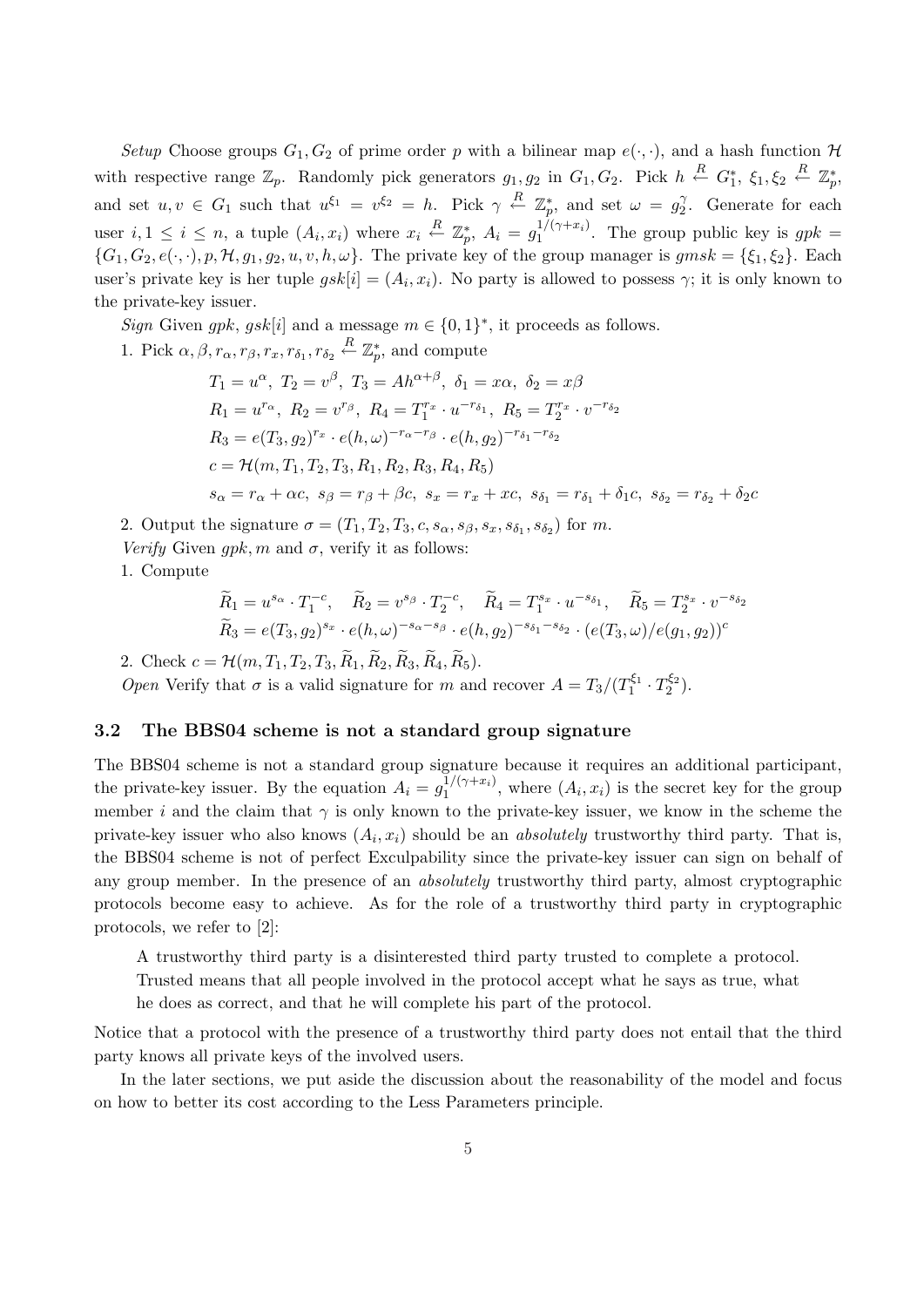#### 3.3 The BBS04 scheme revisited

In the BBS04 scheme, the involved parameters are

$$
gpk = \{G_1, G_2, e(\cdot, \cdot), p, \mathcal{H}, g_1, g_2, u, v, h, \omega\}, \ gmsk = \{\xi_1, \xi_2\}, \ gsk[i] = (A_i, x_i)
$$

By  $u^{\xi_1} = v^{\xi_2} = h$ ,  $A = T_3/(T_1^{\xi_1} \cdot T_2^{\xi_2})$  and the singing procedure, we know u and v are used in parallel. Likewise,  $\xi_1$  and  $\xi_2$  are used in parallel, too. Intuitively, by the analysis of the Schnorr signature and the Okamoto signature we can discard  $\{u, \xi_1\}$  or  $\{v, \xi_2\}$ . We now relate the case without  $\{v, \xi_2\}$  as follows.

Setup Choose groups  $G_1, G_2$  of prime order p with a bilinear map  $e(\cdot, \cdot)$ , and a hash function H with respective range  $\mathbb{Z}_p$ . Pick  $h \stackrel{R}{\leftarrow} G_1^*, \xi_1 \stackrel{R}{\leftarrow} \mathbb{Z}_p^*$ , and set  $u \in G_1$  such that  $u^{\xi_1} = h$ . Pick  $\gamma \stackrel{R}{\leftarrow} \mathbb{Z}_p^*$ , and set  $\omega = g_2^{\gamma}$ <sup>7</sup>. Generate for each user  $i, 1 \le i \le n$ , an SDH tuple  $(A_i, x_i)$  where  $x_i \stackrel{R}{\leftarrow} \mathbb{Z}_p^*$ ,  $A_i = g_1^{1/(\gamma + x_i)}$  $i_1^{1/(\gamma + x_i)}$ . The group public key is  $gpk = \{G_1, G_2, e(\cdot, \cdot), p, H, g_1, g_2, u, h, \omega\}$ . The private key of the group manager is  $gmsk = {\xi_1}$ . Each user's private key is her tuple  $gsk[i] = (A_i, x_i)$ . No party is allowed to possess  $\gamma$ ; it is only known to the private-key issuer.

Sign Given gpk, gsk[i] and a message  $m \in \{0,1\}^*$ , it proceeds as follows. 1. Pick  $\alpha, r_{\alpha}, r_{x}, r_{\delta_1} \stackrel{R}{\leftarrow} \mathbb{Z}_p^*$ , and compute

$$
T_1 = u^{\alpha}, T_3 = Ah^{\alpha}, \delta_1 = x\alpha,
$$
  
\n
$$
R_1 = u^{r_{\alpha}}, R_4 = T_1^{r_x} \cdot u^{-r_{\delta_1}}, R_3 = e(T_3, g_2)^{r_x} \cdot e(h, \omega)^{-r_{\alpha}} \cdot e(h, g_2)^{-r_{\delta_1}},
$$
  
\n
$$
c = \mathcal{H}(m, T_1, T_3, R_1, R_3, R_4),
$$
  
\n
$$
s_{\alpha} = r_{\alpha} + \alpha c, s_x = r_x + xc, s_{\delta_1} = r_{\delta_1} + \delta_1 c
$$

2. Output the signature  $\sigma = (T_1, T_3, c, s_\alpha, s_x, s_{\delta_1})$  for m.

Verify Given gpk, m and  $\sigma$ , verify it as follows:

1. Compute

$$
\widetilde{R}_1 = u^{s_{\alpha}} \cdot T_1^{-c}, \quad \widetilde{R}_4 = T_1^{s_x} \cdot u^{-s_{\delta_1}} \n\widetilde{R}_3 = e(T_3, g_2)^{s_x} \cdot e(h, \omega)^{-s_{\alpha}} \cdot e(h, g_2)^{-s_{\delta_1}} \cdot (e(T_3, \omega)/e(g_1, g_2))^c
$$

2. Check  $c = \mathcal{H}(m, T_1, T_3, \widetilde{R}_1, \widetilde{R}_3, \widetilde{R}_4)$ .

Open Verify that  $\sigma$  is a valid signature and recover  $A = T_3/T_1^{\xi_1}$ . Correctness

$$
\widetilde{R}_1 = u^{s_{\alpha}} \cdot T_1^{-c} = u^{s_{\alpha} - \alpha c} = u^{r_{\alpha}} = R_1
$$
\n
$$
\widetilde{R}_4 = T_1^{s_x} \cdot u^{-s_{\delta_1}} = T_1^{r_x + x_c} u^{-r_{\delta_1} - \delta_1 c} = T_1^{r_x} (u^{\alpha})^{x_c} u^{-r_{\delta_1} - x \alpha c} = T_1^{r_x} \cdot u^{-r_{\delta_1}} = R_4
$$
\n
$$
\widetilde{R}_3 = e(T_3, g_2)^{s_x} \cdot e(h, \omega)^{-s_{\alpha}} \cdot e(h, g_2)^{-s_{\delta_1}} \cdot (e(T_3, \omega)/e(g_1, g_2))^c
$$
\n
$$
= e(T_3, g_2)^{r_x + x_c} \cdot e(h, \omega)^{-r_{\alpha} - \alpha c} \cdot e(h, g_2)^{-r_{\delta_1} - \delta_1 c} \cdot (e(T_3, \omega)/e(g_1, g_2))^c
$$
\n
$$
= R_3 \cdot \left[ e(T_3, g_2)^{x_c} \cdot e(h, \omega)^{-\alpha c} \cdot e(h, g_2)^{-\delta_1 c} \cdot (e(T_3, \omega)/e(g_1, g_2))^c \right]
$$
\n
$$
= R_3 \cdot \left[ e(T_3, g_2)^x \cdot e(h, \omega)^{-\alpha} \cdot e(h, g_2)^{-\delta_1} \cdot e(T_3, \omega)/e(g_1, g_2) \right]^c
$$
\n
$$
= R_3 \cdot \left[ e(T_3, g_2^x \omega) \cdot e(h, \omega)^{-\alpha} \cdot e(h, g_2)^{-x_{\alpha}} / e(g_1, g_2) \right]^c
$$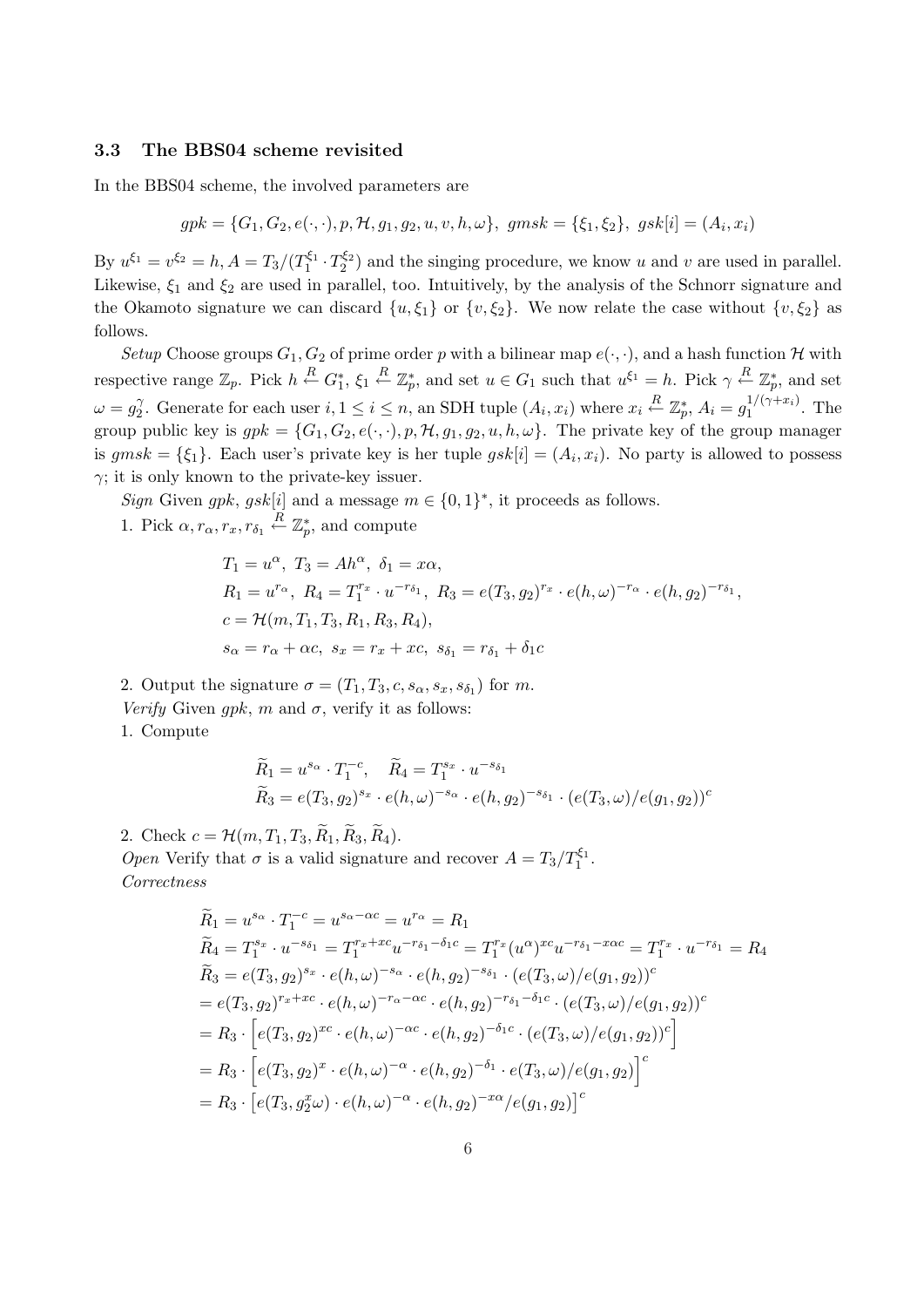$$
= R_3 \cdot [e(T_3, g_2^x \omega) \cdot e(h^{-\alpha}, g_2^x \omega) / e(g_1, g_2)]^c
$$
  
=  $R_3 \cdot [e(T_3 h^{-\alpha}, g_2^x \omega) / e(g_1, g_2)]^c = R_3 \cdot [e(A, g_2^{x+\gamma}) / e(g_1, g_2)]^c$   
=  $R_3 \cdot [e(g_1^{1/(\gamma+x)}, g_2^{x+\gamma}) / e(g_1, g_2)]^c = R_3$ 

Security The argument for the security of the revisited BBS04 scheme can be directly reduced to the other group signature proposed by Boneh and Shacham [5] (BS04 for short). For details, see the sections that followed.

#### 3.4 Review of BS04 group signature

Setup Choose groups  $G_1, G_2$  of prime order p with isomorphism  $\psi$ , a bilinear map  $e(\cdot, \cdot)$  and hash functions  $H_0$  and  $H$ , with respective ranges  $G_2^2$  and  $\mathbb{Z}_p$ . Randomly pick a generator  $g_2 \in G_2$ , and set  $g_1 \leftarrow \psi(g_2)$ . Pick  $\gamma \stackrel{R}{\leftarrow} \mathbb{Z}_p^*$  and set  $\omega = g_2^{\gamma}$ <sup>γ</sup>/<sub>2</sub>. Using γ, generate for each user an SDH tuple  $(A_i, x_i)$  by selecting  $x_i \stackrel{R}{\leftarrow} \mathbb{Z}_p^*$  such that  $\gamma + x_i \neq 0$ , and set  $A_i \leftarrow g_1^{1/(\gamma + x_i)}$  $I_1^{1/(\gamma+x_i)}$ . The group public key is  $gpk = \{G_1, G_2, p, \psi, g_1, g_2, \omega, e(\cdot, \cdot), \mathcal{H}_0, \mathcal{H}\}\.$  Each user's private key is her tuple  $gsk[i] = (A_i, x_i)$ . The revocation token corresponding to a user's key  $(A_i, x_i)$  is  $grt[i] = A_i$ . No party is allowed to possess  $\gamma$ ; it is only known to the private-key issuer.

Sign Given a message  $m \in \{0,1\}^*$ , it proceeds as follows.

S1. Pick a nonce  $r \stackrel{R}{\leftarrow} \mathbb{Z}_p^*$ . Obtain generators  $(\hat{u}, \hat{v})$  in  $G_2^2$  from  $\mathcal{H}_0$  as  $(\hat{u}, \hat{v}) \leftarrow \mathcal{H}_0(gpk, m, r)$ , and compute their images in  $G_1: u \leftarrow \psi(\hat{u}), v \leftarrow \psi(\hat{v})$ .

1. Pick  $\alpha, r_{\alpha}, r_{x}, r_{\delta} \stackrel{R}{\leftarrow} \mathbb{Z}_p^*$  and compute

$$
T_1 = u^{\alpha}, T_2 = A_i v^{\alpha}, \delta = x_i \alpha,
$$
  
\n
$$
R_1 = u^{r_{\alpha}}, R_3 = T_1^{r_x} u^{-r_{\delta}}, R_2 = e(T_2, g_2)^{r_x} \cdot e(v, \omega)^{-r_{\alpha}} \cdot e(v, g_2)^{-r_{\delta}},
$$
  
\n
$$
c = \mathcal{H}(gpk, m, r, T_1, T_2, R_1, R_2, R_3),
$$
  
\n
$$
s_{\alpha} = r_{\alpha} + \alpha c, s_x = r_x + x_i c, s_{\delta} = r_{\delta} + \delta c
$$

2. Output the signature  $\sigma = (r, T_1, T_2, c, s_\alpha, s_x, s_\delta)$  for m.

Verify Given gpk,  $m, \sigma$  and a set RL of revocation tokens, verify it as follows.

V1. Compute  $(\hat{u}, \hat{v})$  in  $G_2^2$  from  $\mathcal{H}_0$  as  $(\hat{u}, \hat{v}) \leftarrow \mathcal{H}_0(gpk, m, r)$ , and compute their images in  $G_1$ :  $u \leftarrow \psi(\hat{u}), v \leftarrow \psi(\hat{v}).$ 

1. Compute

$$
\widetilde{R}_1 = u^{s_{\alpha}}/T_1^c, \widetilde{R}_3 = T_1^{s_x} u^{-s_{\delta}}, \widetilde{R}_2 = e(T_2, g_2)^{s_x} e(v, \omega)^{-s_{\alpha}} e(v, g_2)^{-s_{\delta}} (e(T_2, \omega)/e(g_1, g_2))^c
$$

Check that  $c = H(gpk, m, r, T_1, T_2, \widetilde{R}_1, \widetilde{R}_2, \widetilde{R}_3)$ . If it is, accept. Otherwise, reject.

2. For each element  $A \in RL$ , check wether A is encoded in  $(T_1, T_2)$  by checking if:  $e(T_2/A, \hat{u}) \stackrel{?}{=}$  $e(T_1, \hat{v})$ . If no element of RL is encoded in  $(T_1, T_2)$ , the signer of  $\sigma$  has not been revoked. The algorithm outputs valid if both phases accepts, invalid otherwise.

**Remark 1** Notice that the nonce r is equally used in the phase S1 and V1. That is, the security of scheme is independent of the nonce r. For simplification, it is better to set the corresponding  $u, v$ in the Setup.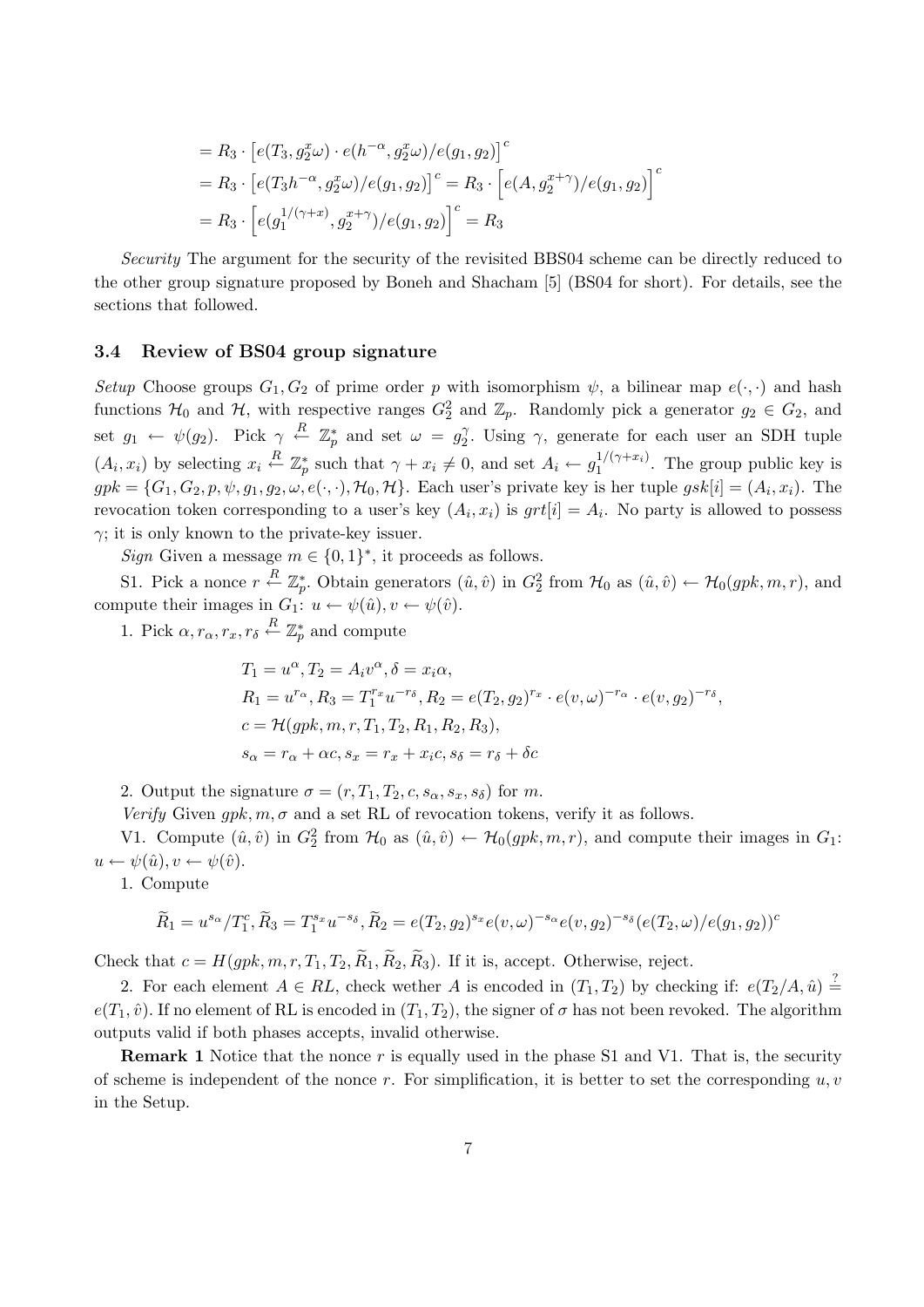#### 3.5 The revisited BBS04 scheme VS the simplified BS04 scheme

To investigate the similarities between the revisited BBS04 scheme and the simplified BS04 scheme, we will rewrite some subscripts and notations. For details, see the Table 3.

|        | Revisited BBS04 scheme                                                                                      | Simplified BS04 scheme                                                                                |
|--------|-------------------------------------------------------------------------------------------------------------|-------------------------------------------------------------------------------------------------------|
| Setup  | $gpk = \{G_1, G_2, e(\cdot, \cdot), p, H, g_1, g_2, u, v, \omega\}$                                         | $gpk = \{G_1, G_2, e(\cdot, \cdot), p, H, \psi, g_1, g_2,$                                            |
|        |                                                                                                             | $u, v, \hat{u}, \hat{v}, \omega$                                                                      |
|        | $\omega = g_2^{\gamma}, u^{\xi_1} = v, \; gmsk = {\xi_1},$                                                  | $\omega = g_2^{\gamma}, g_1 = \psi(g_2), u = \psi(\hat{u}), v = \psi(\hat{v})$                        |
|        | $x_i \stackrel{R}{\leftarrow} \mathbb{Z}_n^* A_i \leftarrow g_1^{1/(\gamma + x_i)}$                         | $x_i \stackrel{R}{\leftarrow} \mathbb{Z}_n^* A_i \leftarrow g_1^{1/(\gamma + x_i)}$                   |
|        | $gsk[i] = (A_i, x_i)$                                                                                       | $gsk[i] = (A_i, x_i)$                                                                                 |
|        | $\gamma$ is only known to the private-key issuer                                                            | $\gamma$ is only known to the private-key issuer                                                      |
| Sign   | For <i>m</i> , pick $\alpha, r_{\alpha}, r_x, r_{\delta} \stackrel{R}{\leftarrow} \mathbb{Z}_n^*$ , compute | For m, pick $\alpha, r_{\alpha}, r_{x}, r_{\delta} \stackrel{R}{\leftarrow} \mathbb{Z}_p^*$ , compute |
|        | $T_1 = u^{\alpha}, T_2 = A_i v^{\alpha}, \delta = x_i \alpha,$                                              | $T_1 = u^{\alpha}, T_2 = A_i v^{\alpha}, \delta = x_i \alpha,$                                        |
|        | $R_1 = u^{r_{\alpha}}, R_3 = T_1^{r_x} u^{-r_{\delta}},$                                                    | $R_1 = u^{r_{\alpha}}, R_3 = T_1^{r_x} u^{-r_{\delta}},$                                              |
|        | $R_2 = e(T_2, g_2)^{r_x} \cdot e(v, \omega)^{-r_\alpha} \cdot e(v, g_2)^{-r_\delta},$                       | $R_2 = e(T_2, g_2)^{r_x} \cdot e(v, \omega)^{-r_\alpha} \cdot e(v, g_2)^{-r_\delta},$                 |
|        | $c = \mathcal{H}(m, T_1, T_2, R_1, R_2, R_3),$                                                              | $c = \mathcal{H}(qpk, m, T_1, T_2, R_1, R_2, R_3),$                                                   |
|        | $s_{\alpha} = r_{\alpha} + \alpha c$ , $s_x = r_x + x_i c$ , $s_{\delta} = r_{\delta} + \delta c$ ,         | $s_{\alpha} = r_{\alpha} + \alpha c$ , $s_x = r_x + x_i c$ , $s_{\delta} = r_{\delta} + \delta c$ ,   |
|        | Output $\sigma = (T_1, T_2, c, s_\alpha, s_x, s_\delta)$                                                    | Output $\sigma = (T_1, T_2, c, s_\alpha, s_x, s_\delta)$                                              |
| Verify | Compute $R_1 = u^{s_{\alpha}}/T_1^c$ , $R_3 = T_1^{s_x} u^{-s_{\delta}}$ ,                                  | Compute $R_1 = u^{s_{\alpha}}/T_1^c$ , $R_3 = T_1^{s_x} u^{-s_{\delta}}$ ,                            |
|        | $R_2 = e(T_2, q_2)^{s_x} e(v, \omega)^{-s_\alpha} e(v, q_2)^{-s_\delta}$                                    | $R_2 = e(T_2, g_2)^{s_x} e(v, \omega)^{-s_\alpha} e(v, g_2)^{-s_\delta}$                              |
|        | $\cdot (e(T_2,\omega)/e(g_1,g_2))^c$                                                                        | $\cdot (e(T_2, \omega) / e(g_1, g_2))^c$                                                              |
|        | Check $c = H(m, T_1, T_2, R_1, R_2, R_3)$                                                                   | Check $c = H(gpk, m, T_1, T_2, R_1, R_2, R_3)$                                                        |
|        |                                                                                                             | Revocation: For each element $A \in RL$ ,                                                             |
|        |                                                                                                             | check $e(T_2/A, \hat{u}) = e(T_1, \hat{v})$                                                           |
| Open   | Recover $A = T_2/T_1^{\xi_1}$                                                                               |                                                                                                       |

Table 3

In the revisited BBS04 scheme, it sets a group manager secret key  $\xi_1$  such that  $u^{\xi_1} = v$ , which is used to recover the signer for a signature by  $A = T_2/T_1^{\xi_1}$ . In the simplified BS04 signature, it revokes the signer of a signature by searching for the token  $A \in RL$  such that  $e(T_2/A, \hat{u})=e(T_1, \hat{v})$ . Apparently, the revisited BBS04 scheme can be directly derived from the simplified BS04 scheme. That is, the security of the revisited BBS04 scheme is reduced to that of the BS04 scheme.

## 4 The investigation of the YSM09 scheme

The identity-based cryptography is due to Shamir [9]. It aims to simplify the authentication of a public key by merely using an identity string as a certain user's public key. In the common identitybased cryptosystem, there is a trusted party, called the private key generator (PKG), who generates the secret key for each user's identity. As the PKG generates and holds the secret key for all users, a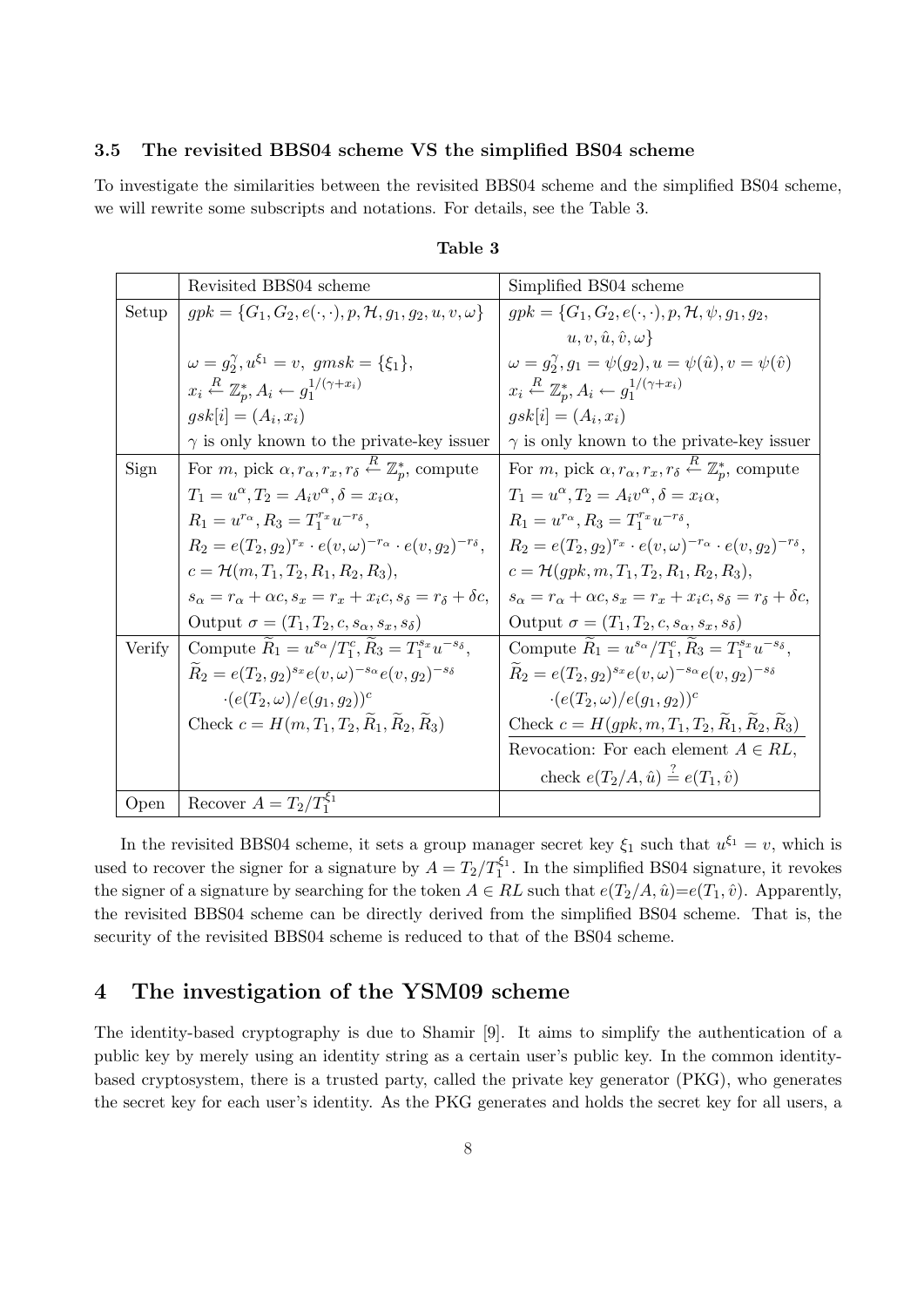complete trust must be placed on the PKG. Clearly, this may not be desirable in a real world scenario because a malicious PKG can impersonate users. This is known as the key escrow problem.

In EuroPKI'2009, Yuen et al [10] proposed an escrow-free identity-based signature scheme (YSM09 for short). In this model, each signer has his own public key and secret key. The PKG generates the identity-based secret key for the signer with respect to the user public key. Then, the signer uses both secret keys to sign a message. Therefore, the signer is protected against a malicious PKG. To verify the signature, it only requires the signer's identity, the system public key and the message. It is very impressive that the YSM09 scheme has to introduce six generators in the underlying group. We now review the scheme as follows.

#### 4.1 Review of the YSM09 scheme

Setup Let  $G, G_T$  be groups of order prime p.  $e : G \times G \to G_T$  is a bilinear mapping. Pick generators  $g, u, v, g_0, g_1, g_2 \stackrel{R}{\leftarrow} G$ . Choose hash functions  $\mathcal{H}_1: \{0,1\}^* \to Z_p^*$  and  $\mathcal{H}_2: \{0,1\}^* \to G$ . The authority (PKG) who is responsible for keeping system secret parameters selects  $\alpha \stackrel{R}{\leftarrow} \mathbb{Z}_p^*$  and computes  $g_a = g^{\alpha}$ . Set the system public keys mpk as  $\{e(\cdot,\cdot), G, G_T, p, g, u, v, g_0, g_1, g_2, g_a, \mathcal{H}_1, \mathcal{H}_2\}$ . The system secret key  $msk$  is  $\alpha$  (only known to the PKG).

Extract The user picks  $x \stackrel{R}{\leftarrow} \mathbb{Z}_p^*$  and sets  $y = g^x, v' = v^x$ . He also computes a non-interactive Extract The user pleas  $x \rightarrow \mathbb{Z}_p$  and sets  $y = y$ ,  $v = v$ . The also computes a non-interactive<br>zero-knowledge (NIZK) proof  $\sum$  of x with respect to v' and v. He sends v', ID, y, a joining proof Pf and the NIZK proof  $\Sigma$  to the PKG. The PKG checks the validity of  $P f$ ,  $\Sigma$ . If so, the PKG computes

$$
A = (uv'^{-1})^{\frac{1}{\alpha + i}}
$$

where  $i = \mathcal{H}_1(ID)$  and returns A to the user. The PKG stores the transcript  $(v', \sum, ID, y, Pf)$ .  $A, y, v'$  are viewed as the user's tokens (only known to the PKG and the user). The user's secret key usk is  $x$  (only known to the user).

Sign For a message m, the user with the identity ID picks  $s, r, r_2 \stackrel{R}{\leftarrow} \mathbb{Z}_p^*, R_1 \stackrel{R}{\leftarrow} G$  and computes

$$
t_0 = g_0^s, t_1 = Ag_1^s, t_2 = v^x g_2^s, \tau_0 = g_0^r, \tau_1 = R_1 g_1^r, i = \mathcal{H}_1(ID)
$$
  
\n
$$
\tau_2 = v^{r_2} g_2^r, \tau_3 = [e(g_1, g_a g^i) e(g_2, g)]^r, \tau_4 = e(g_2, \mathcal{H}_2(m))^r
$$
  
\n
$$
c = \mathcal{H}_3(t_0, t_1, t_2, \tau_0, \cdots, \tau_4, m, mpk, ID)
$$
  
\n
$$
z_0 = r - cs, Z_1 = R_1 A^{-c}, z_2 = r_2 - cx, S = e(v, \mathcal{H}_2(m))^x
$$

Output the signature  $\sigma = (t_0, t_1, t_2, c, z_0, Z_1, z_2, S)$ .

Verify Given  $\sigma$  for m and the identity ID, compute

$$
\begin{aligned}\ni&=\mathcal{H}_1(ID),\widetilde{\tau}_0=g_0^{z_0}t_0^c,\ \widetilde{\tau}_1=Z_1g_1^{z_0}t_1^c,\ \widetilde{\tau}_2=v^{z_2}g_2^{z_0}t_2^c,\\ \widetilde{\tau}_3&=[e(g_1,g_ag^i)e(g_2,g)]^{z_0}[e(t_1,g_ag^i)e(t_2,g)e(u,g)^{-1}]^c\\ \widetilde{\tau}_4&=e(g_2,\mathcal{H}_2(m))^{z_0}[e(t_2,\mathcal{H}_2(m))S^{-1}]^c\end{aligned}
$$

and check that

$$
c = \mathcal{H}_3(t_0, t_1, t_2, \widetilde{\tau}_0, \cdots, \widetilde{\tau}_4, m, mpk, ID)
$$

Blame Omitted (see the original description).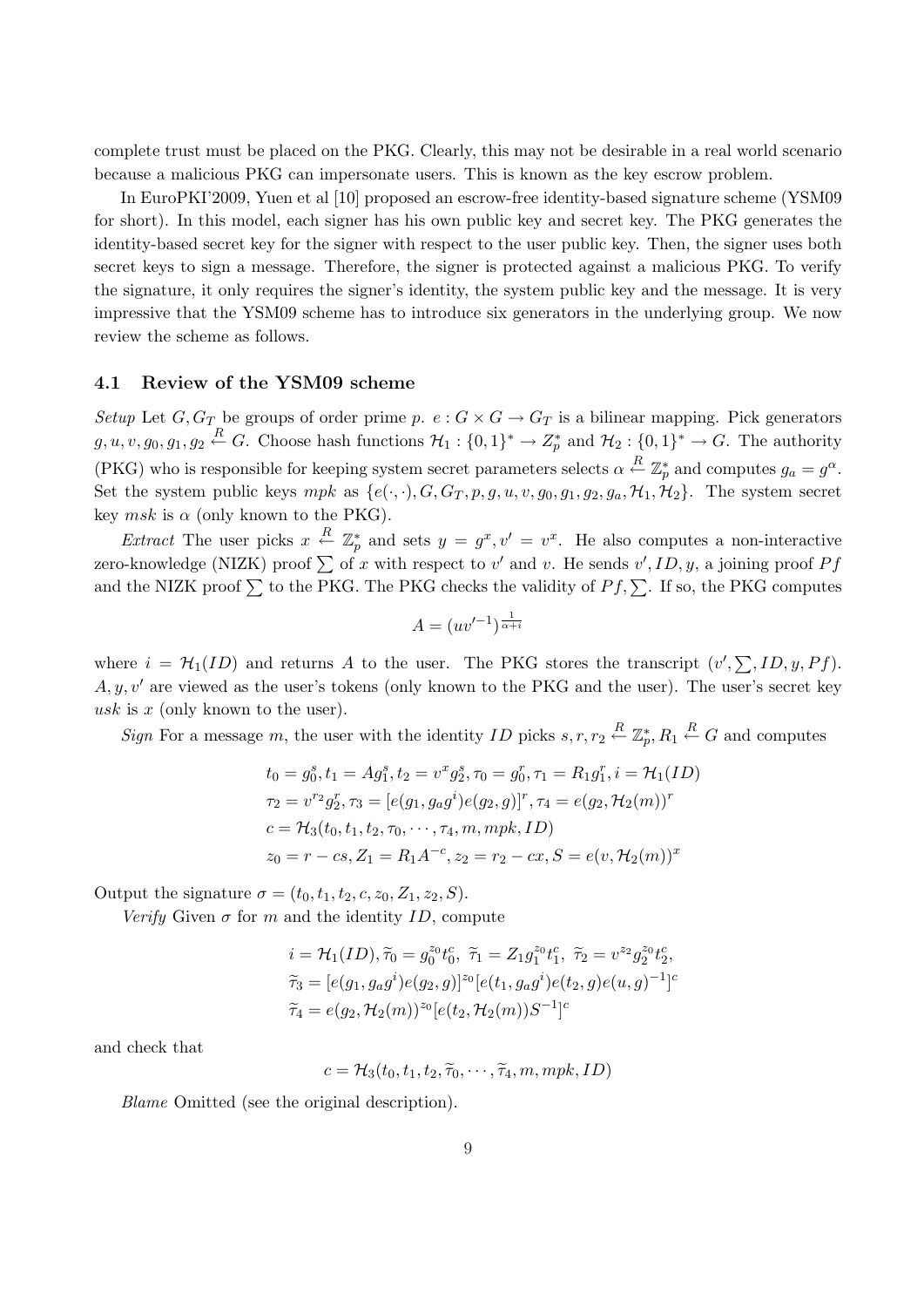#### 4.2 A simple analysis of the YSM09 scheme

First, the authors specified the hash function  $\mathcal{H}_1, \mathcal{H}_2$ , but forgot to specify the hash function  $\mathcal{H}_3$ . As we know, the intractability of  $\mathcal{H}_3$  is very important to the security argument.

Second, it is very impressive that the YSM09 scheme has to introduce six generators g, u, v,  $g_0, g_1, g_2 \in$ G. Tracing the usage of the generator  $g_0$ ,

> (in the Sign)  $t_0 = g_0^s, \tau_0 = g_0^r, z_0 = r - cs$ , where  $s, r \stackrel{R}{\leftarrow} \mathbb{Z}_p^*, c$  is a challenge value (in the Verify)  $\tilde{\tau}_0 = g_0^{z_0} t_0^c = g_0^{r-cs} g_0^{cs} = g_0^r$

we know the user's secret key x and the token A are definitely not involved. That means the generator  $g_0$  is not necessarily introduced.

Third, tracing the usage of the picked random element  $R_1 \in G$ ,

(in the Sign) 
$$
\tau_1 = R_1 g_1^r
$$
,  $Z_1 = R_1 A^{-c}$ ,  
(in the Verify)  $\tilde{\tau}_1 = Z_1 g_1^{z_0} t_1^c = (R_1 A^{-c}) g_1^{z_0} (A g_1^s)^c = R_1 g^{z_0 + sc} = R_1 g_1^r = \tau_1$ 

we know it is used to only blind  $A^{-c}$  instead of the token A. In view of the challenge value c is assumed to be random, the blinding element  $R_1$  can be reasonably removed.

Finally, in view of that  $z_0 = r - cs$ ,  $z_2 = r_2 - cx$ , where  $s, r, r_2 \stackrel{R}{\leftarrow} \mathbb{Z}_p^*$ , x is the user's secret key and c is the challenge value, we can replace  $r_2$  with r without any loss of security. That is, the quantity of the involved random numbers can be reduced as well.

#### 4.3 An explicit analysis of the YSM09 scheme

In this section, we further investigate a concrete forging attempt. It will be helpful to understand why the scheme should like this, not like that.

Given the system public keys  $e(\cdot, \cdot), G, G_T, p, g, u, v, g_0, g_1, g_2, g_a, \mathcal{H}_1, \mathcal{H}_2$ , a message m and a random challenge value c, the adversary has to solve  $c = \mathcal{H}_3(t_0, t_1, t_2, \tilde{\tau}_0, \cdots, \tilde{\tau}_4, m, mpk, ID)$  for  $\sigma =$  $(t_0, t_1, t_2, z_0, Z_1, z_2, S)$ , where

$$
\begin{aligned}\n\widetilde{\tau}_0 &= g_0^{z_0} t_0^c, \ \widetilde{\tau}_1 = Z_1 g_1^{z_0} t_1^c, \ \widetilde{\tau}_2 = v^{z_2} g_2^{z_0} t_2^c, \\
\widetilde{\tau}_3 &= [e(g_1, g_a g^i) e(g_2, g)]^{z_0} [e(t_1, g_a g^i) e(t_2, g) e(u, g)^{-1}]^c \\
\widetilde{\tau}_4 &= e(g_2, \mathcal{H}_2(m))^{z_0} [e(t_2, \mathcal{H}_2(m)) S^{-1}]^c\n\end{aligned}
$$

 $(1) \Rightarrow t_0, z_0$  (On generating  $t_0, z_0$ ). By  $\widetilde{\tau}_0 = g_0^{z_0} t_0^c$ , the adversary can pick  $\beta_1 \stackrel{R}{\leftarrow} \mathbb{Z}_p^*$  and set  $t_0 = g_0^{\beta_1}$ . He then has  $\tilde{\tau}_0 = g_0^{z_0} g_0^{c\beta_1} = g_0^{z_0+c\beta_1}$ . Taking  $z_0 = \alpha_1 - c\beta_1$  where  $\alpha_1$  is freely assigned,  $\tilde{\tau}_0 = g_0^{\alpha_1}$  is independent of the challenge value c.

 $(2) \Rightarrow Z_1$  (On generating  $Z_1$ ). By  $\tilde{\tau}_1 = Z_1 g_1^{z_0} t_1^c$  and  $z_0 = \alpha_1 - c\beta_1$ , the adversary takes  $Z_1 =$  $(g_1^{\beta_1}t_1^{-1})^c$ . Thus,  $\tilde{\tau}_1 = g_1^{\alpha_1}$  is independent of the challenge value c.

 $(3) \Rightarrow z_2, t_2$  (On generating  $z_2, t_2$ ). By  $\tilde{\tau}_2 = v^{z_2} g_2^{z_0} t_2^c$  and  $z_0 = \alpha_1 - c\beta_1$ , the adversary can pick  $\beta_2 \stackrel{R}{\leftarrow} \mathbb{Z}_p^*$  and set  $t_2 = g_2^{\beta_1} v^{\beta_2}$ . Thus,  $\widetilde{\tau}_2 = v^{z_2} g_2^{z_0} (g_2^{\beta_1} v^{\beta_2})^c = v^{z_2 + c\beta_2} g_2^{\alpha_1}$ . Taking  $z_2 = \alpha_1 - c\beta_2$ ,  $\widetilde{\tau}_2 = g_2^{\alpha_1} v^{\alpha_1}$  is independent of the challenge value c.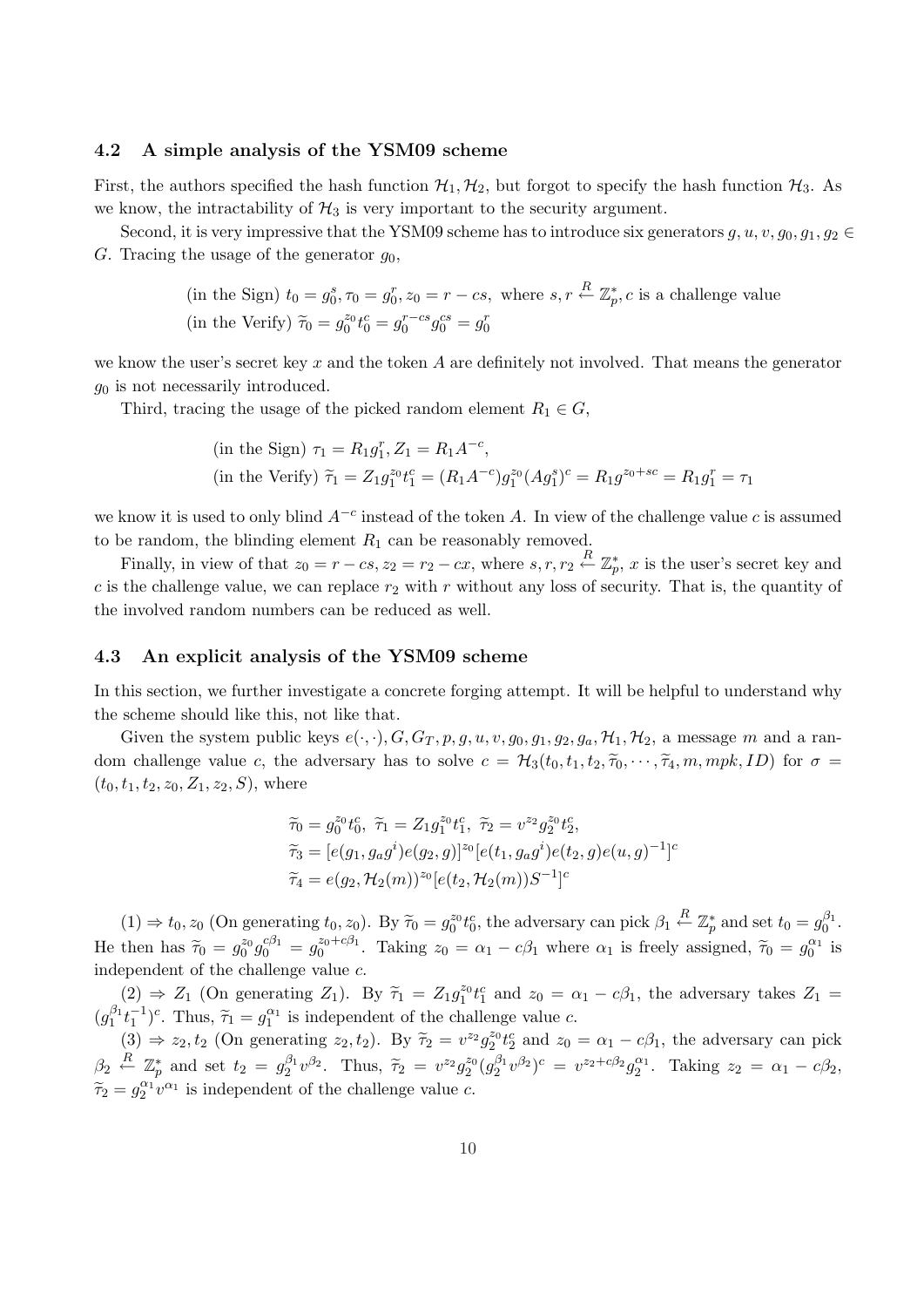$(4) \Rightarrow S$  (On generating S). By  $\tilde{\tau}_4 = e(g_2, \mathcal{H}_2(m))^{z_0} [e(t_2, \mathcal{H}_2(m))S^{-1}]^c$ ,  $z_0 = \alpha_1 - c\beta_1$  and  $t_2 =$  $g_2^{\beta_1}v^{\beta_2}$ , the adversary has

$$
\widetilde{\tau}_4 = e(g_2, \mathcal{H}_2(m))^{\alpha_1} [e(g_2^{-\beta} t_2, \mathcal{H}_2(m)) S^{-1}]^c = e(g_2, \mathcal{H}_2(m))^{\alpha_1} [e(v^{\beta_2}, \mathcal{H}_2(m)) S^{-1}]^c
$$

Taking  $S = e(v^{\beta_2}, \mathcal{H}_2(m))$ ,  $\tilde{\tau}_4 = e(g_2, \mathcal{H}_2(m))^{\alpha_1}$  is also independent of the challenge value c. (5) Can the adversary ensure  $\tilde{\tau}_3$  is independent of the challenge value c ? By

$$
\widetilde{\tau}_3 = [e(g_1, g_a g^i) e(g_2, g)]^{z_0} [e(t_1, g_a g^i) e(t_2, g) e(u, g)^{-1}]^c, z_0 = \alpha_1 - c\beta_1, t_2 = g_2^{\beta_1} v^{\beta_2}
$$

the adversary has

$$
\begin{array}{rcl}\n\widetilde{\tau}_3 & = & [e(g_1, g_a g^i) e(g_2, g)]^{z_0} [e(t_1, g_a g^i) e(t_2, g) e(u, g)^{-1}]^c \\
& = & [e(g_1, g_a g^i) e(g_2, g)]^{\alpha_1} [e(g_1^{-\beta_1} t_1, g_a g^i) e(g_2^{-\beta_1} t_2, g) e(u, g)^{-1}]^c \\
& = & [e(g_1, g_a g^i) e(g_2, g)]^{\alpha_1} [e(g_1^{-\beta_1} t_1, g_a g^i) e(v^{\beta_2}, g) e(u, g)^{-1}]^c \\
& = & [e(g_1, g_a g^i) e(g_2, g)]^{\alpha_1} [e(g_1^{-\beta_1} t_1, g_a g^i) e(v^{\beta_2} u^{-1}, g)]^c\n\end{array}
$$

Now the adversary is confronting the following problem: giving  $\{e(\cdot,\cdot), g_a, g, u, i, v, \beta_1, \beta_2\}$ , solve

$$
e(g_1^{-\beta_1}t_1, g_a g^i)e(v^{\beta_2}u^{-1}, g) = 1
$$
\n(1)

for  $t_1$  (notice that  $\beta_1, \beta_2$  can be freely assigned by the adversary). Hence, he has to solve

$$
(g_1^{-\beta_1}t_1)^{\alpha+i} = v^{-\beta_2}u \text{ or } \log_{g_2g} (v^{\beta_2}u^{-1})
$$
\n(2)

for  $t_1$ . Without loss of generality, he can set  $t_1 = g_1^{\beta_1} \theta$  where  $\theta$  is undetermined. Thus he has to solve

$$
\theta^{\alpha+i} = v^{-\beta_2} u \tag{3}
$$

for  $\theta$ , where  $\alpha$  is only known to the PKG. We now consider the following cases:

- 1) The user who knows  $(A, x)$  such that  $A^{\alpha+i} = v^{-x}u$  can simply set  $\theta = A, \beta_2 = x$ . Therefore,  $t_1$ is of the form  $g_1^{\beta_1}A$  and  $t_2$  is of the form  $g_2^{\beta_1}v^x$ .
- 2) The PKG who knows  $\alpha$  can simply set  $\theta = (v^{-\beta_2}u)^{\frac{1}{\alpha+i}}$ . Taking into account  $S = e(v^{\beta_2}, \mathcal{H}_2(m))$ , the forgery can be constrained by checking  $S = e(v', \mathcal{H}_2(m))$ . That is, the token y is not necessary for the Blame phase in the original scheme. Therefore, y can be discarded.
- 3) Removing the generator u and corresponding terms in the original scheme, the  $Eq.(3)$  becomes

$$
\theta^{\alpha+i} = v^{-\beta_2} \tag{4}
$$

Given the fixed i, v and  $\alpha$  (only known to the PKG), the adversary can not generate proper  $\theta$ and  $\beta_2 \neq 0$ ) satisfying Eq.(4). That is, the generator u can be reasonably discarded.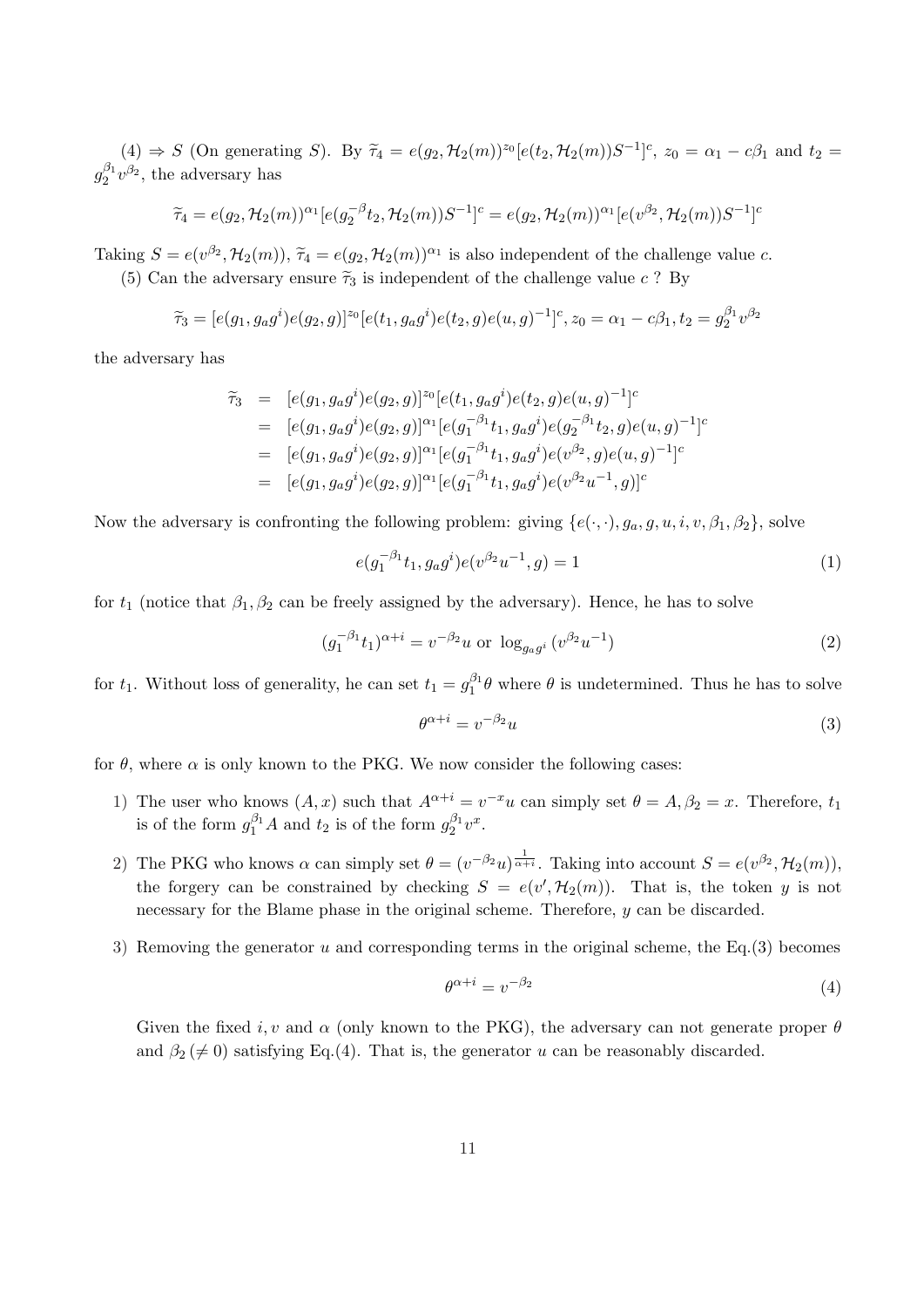#### 4.4 The YSM09 scheme revisited

Setup Let  $G, G_T$  be groups of order prime p.  $e : G \times G \to G_T$  is a bilinear mapping. Pick generators  $g, v, g_1 \stackrel{R}{\leftarrow} G$ . Choose hash functions  $\mathcal{H}_1: \{0,1\}^* \to Z_p^*, \mathcal{H}_2: \{0,1\}^* \to G$  and  $\mathcal{H}_1$  respective  $\mathbb{Z}_p^*$ . The authority (PKG) who is responsible for keeping system secret parameters picks  $\alpha \stackrel{R}{\leftarrow} \mathbb{Z}_p^*$  and computes  $g_a = g^{\alpha}$ . The system public keys mpk consist of  $e(\cdot, \cdot), G, G_T, p, g, v, g_1, g_a, \mathcal{H}_1, \mathcal{H}_2, \mathcal{H}_3$ . The system secret key msk is  $\alpha$ .

Extract The user picks  $x \stackrel{R}{\leftarrow} \mathbb{Z}_p^*$  and sets  $v' = v^x$ . He also computes a non-interactive zero-knowledge Extract The aser picks  $x \sim \mathbb{Z}_p$  and sets  $v = v$ . The also computes a non-interactive zero-knowledge (NIZK) proof  $\sum$  of x with respect to v' and v. He sends v', ID a joining proof  $Pf$  and the NIZK proof  $\sum$  to the PKG. The PKG checks the validity of  $P f, \sum$ . If so, the PKG computes

$$
A = (v'^{-1})^{\frac{1}{\alpha + i}}
$$

where  $i = \mathcal{H}_1(ID)$  and returns A to the user. The PKG stores the transcript  $(v', \sum, ID, Pf)$ . A, v' are viewed as the user's tokens. The user's secret key  $usk$  is x.

Sign For a message m, the user with the identity ID picks  $s, r \stackrel{R}{\leftarrow} \mathbb{Z}_p^*$  and computes

$$
i = \mathcal{H}_1(ID), t_1 = Ag_1^s, t_2 = v'g_1^s, \tau_1 = g_1^r
$$
  
\n
$$
\tau_2 = v^r g_1^r, \tau_3 = [e(g_1, g_a g^i) e(g_1, g)]^r, \tau_4 = e(g_1, \mathcal{H}_2(m))^r
$$
  
\n
$$
c = \mathcal{H}_3(t_1, t_2, \tau_1, \cdots, \tau_4, m, mpk, ID)
$$
  
\n
$$
z_0 = r - cs, Z_1 = A^{-c}, z_2 = r - cx, S = e(v', \mathcal{H}_2(m))
$$

Output the signature  $\sigma = (t_1, t_2, c, z_0, Z_1, z_2, S)$ .

Verify Given  $\sigma$  for m and the identity ID, compute

$$
i = \mathcal{H}_1(ID), \tilde{\tau}_1 = Z_1 g_1^{z_0} t_1^c, \ \tilde{\tau}_2 = v^{z_2} g_1^{z_0} t_2^c,
$$
  

$$
\tilde{\tau}_3 = [e(g_1, g_a g^i) e(g_1, g)]^{z_0} [e(t_1, g_a g^i) e(t_2, g)]^c
$$
  

$$
\tilde{\tau}_4 = e(g_1, \mathcal{H}_2(m))^{z_0} [e(t_2, \mathcal{H}_2(m)) S^{-1}]^c
$$

and check that

$$
c = \mathcal{H}_3(t_1, t_2, \widetilde{\tau}_1, \cdots, \widetilde{\tau}_4, m, mpk, ID)
$$

Blame Given  $\sigma$  for m and the identity ID, The judge checks its validity, then asks the PKG to provide the transcript  $(v', \sum, ID, Pf)$  and checks that  $S = e(v', \mathcal{H}_2(m))$ . If it holds, the judge can affirm that the signature is produced by the user. If  $S \neq e(v', \mathcal{H}_2(m))$ , the judge can affirm that it is produced by the PKG.

Correctness

$$
\begin{aligned}\n\widetilde{\tau}_1 &= Z_1 g_1^{z_0} t_1^c = A^{-c} g_1^{r-cs} (A g_1^s)^c = g_1^r = \tau_1 \\
\widetilde{\tau}_2 &= v^{z_2} g_1^{z_0} t_2^c = v^{r-cx} g_1^{r-cs} (v' g_1^s)^c = v^r g_1^r = \tau_2 \\
\widetilde{\tau}_3 &= [e(g_1, g_a g^i) e(g_1, g)]^{z_0} [e(t_1, g_a g^i) e(t_2, g)]^c = [e(g_1, g_a g^i) e(g_1, g)]^r [e(g_1^{-s} t_1, g_a g^i) e(g_1^{-s} t_2, g)]^c \\
&= [e(g_1, g_a g^i) e(g_1, g)]^r [e(A, g_a g^i) e(v', g)]^c = [e(g_1, g_a g^i) e(g_1, g)]^r = \tau_3 \\
\widetilde{\tau}_4 &= e(g_1, \mathcal{H}_2(m))^{z_0} [e(t_2, \mathcal{H}_2(m)) S^{-1}]^c = e(g_1, \mathcal{H}_2(m))^r [e(g_1^{-s} t_2, \mathcal{H}_2(m)) S^{-1}]^c \\
&= e(g_1, \mathcal{H}_2(m))^r [e(v', \mathcal{H}_2(m)) S^{-1}]^c = e(g_1, \mathcal{H}_2(m))^r = \tau_4\n\end{aligned}
$$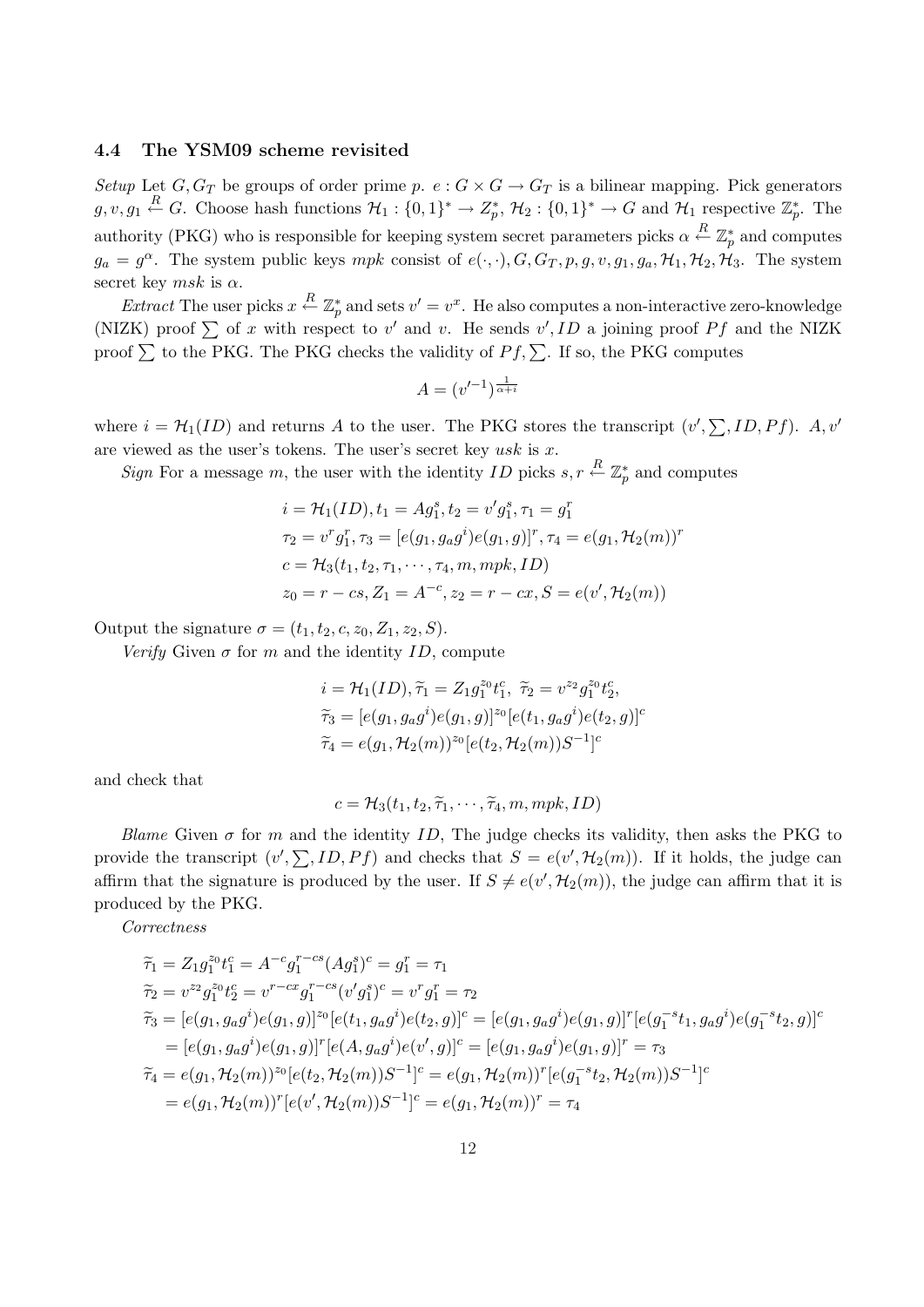**Remark 2** In the revisited scheme, the generator  $g_2$  is replaced with  $g_1$ . The change does not endanger its security. This can be directly derived from the following security argument.

Security To differ from the general arguments, we here present a short security argument for it. The presentation is more apt for unveiling the psychological activities during the investigation.

Without loss of generality, suppose that  $z_0 = \xi_1 - c\rho_1$ ,  $z_2 = \xi_2 - c\rho_2$ , where  $\xi_1, \xi_2, \rho_1, \rho_2$  are undetermined. By  $\tilde{\tau}_2 = v^{z_2} g_1^{z_0} t_2^c$ , we have  $\tilde{\tau}_2 = v^{\xi_2} g_1^{\xi_1} (v^{-\rho_2} g_1^{-\rho_1} t_2)^c$ . To ensure that  $v^{\xi_2} g_1^{\xi_1} (v^{-\rho_2} g_1^{-\rho_1} t_2)^c$ is independent of c,  $\xi_1$  and  $\xi_2$  must be freely assigned, and  $t_2$  must be of the form  $v^{\rho_2}g_1^{\rho_1}$ .

By  $\tilde{\tau}_3 = [e(g_1, g_a g^i) e(g_1, g)]^{z_0} [e(t_1, g_a g^i) e(t_2, g)]^c$ , we have

$$
\widetilde{\tau}_3 = [e(g_1, g_a g^i) e(g_1, g)]^{\xi_1} [e(t_1 g_1^{-\rho_1}, g_a g^i) e(t_2 g_1^{-\rho_1}, g)]^c
$$

To ensure that  $[e(g_1, g_2 g^i)e(g_1, g)]^{\xi_1}[e(t_1 g_1^{-\rho_1}, g_2 g^i)e(t_2 g_1^{-\rho_1}, g)]^c$  is independent of c, where  $\xi_1$  is freely assigned,  $e(t_1g_1^{-\rho_1}, g_ag^i)e(t_2g_1^{-\rho_1}, g)$  is constrained to 1. Hence,

$$
e(t_1g_1^{-\rho_1}, g_a g^i)e(v^{\rho_2}, g) = 1
$$
\n(5)

Since  $\log_{g_a g^i}(v)$  is not known to anybody, the Eq.(5) becomes

$$
(t_1 g_1^{-\rho_1})^{\alpha+i} = v^{-\rho_2} \tag{6}
$$

Suppose that  $t_1 = \lambda g_1^{\rho_1}$ , where  $\lambda$  is undetermined. Thus

$$
\lambda^{\alpha+i} = v^{-\rho_2} \tag{7}
$$

By 
$$
\tilde{\tau}_4 = e(g_1, \mathcal{H}_2(m))^{z_0} [e(t_2, \mathcal{H}_2(m))S^{-1}]^c
$$
, we have  
\n
$$
\tilde{\tau}_4 = e(g_1, \mathcal{H}_2(m))^{z_1} [e(t_2 g_1^{-\rho_1}, \mathcal{H}_2(m))S^{-1}]^c = e(g_1, \mathcal{H}_2(m))^{z_1} [e(v^{\rho_2}, \mathcal{H}_2(m))S^{-1}]^c
$$

where  $\xi_1$  is freely assigned. To ensure that the above equation is independent of c, one has to set

$$
S = e(v^{\rho_2}, \mathcal{H}_2(m))
$$
\n<sup>(8)</sup>

Combining Eq.(7), Eq.(8), and a Blame phase,  $\rho_2$  can be directly constrained to x. Consequently,  $\lambda$ is constrained to the token A.

## 5 Conclusion

In the past, the psychological activities relating to design a cryptographic protocol have always been unveiled. As a result, it becomes difficult to explain why a protocol should like this, not like that. Likewise, it is difficult to check whether a protocol is of better cost. The principle Less Parameters and some investigations presented in this paper will promote the techniques for designing and analyzing cryptographic protocols.

Acknowledgements We acknowledge the Cryptasc Project (Institute for the Encouragement of Scientific Research and Innovation of Brussels), the National Natural Science Foundation of China (Project 60873227), the Shanghai Leading Academic Discipline Project (S30104) and the Innovation Program of the Shanghai Municipal Education Commission.